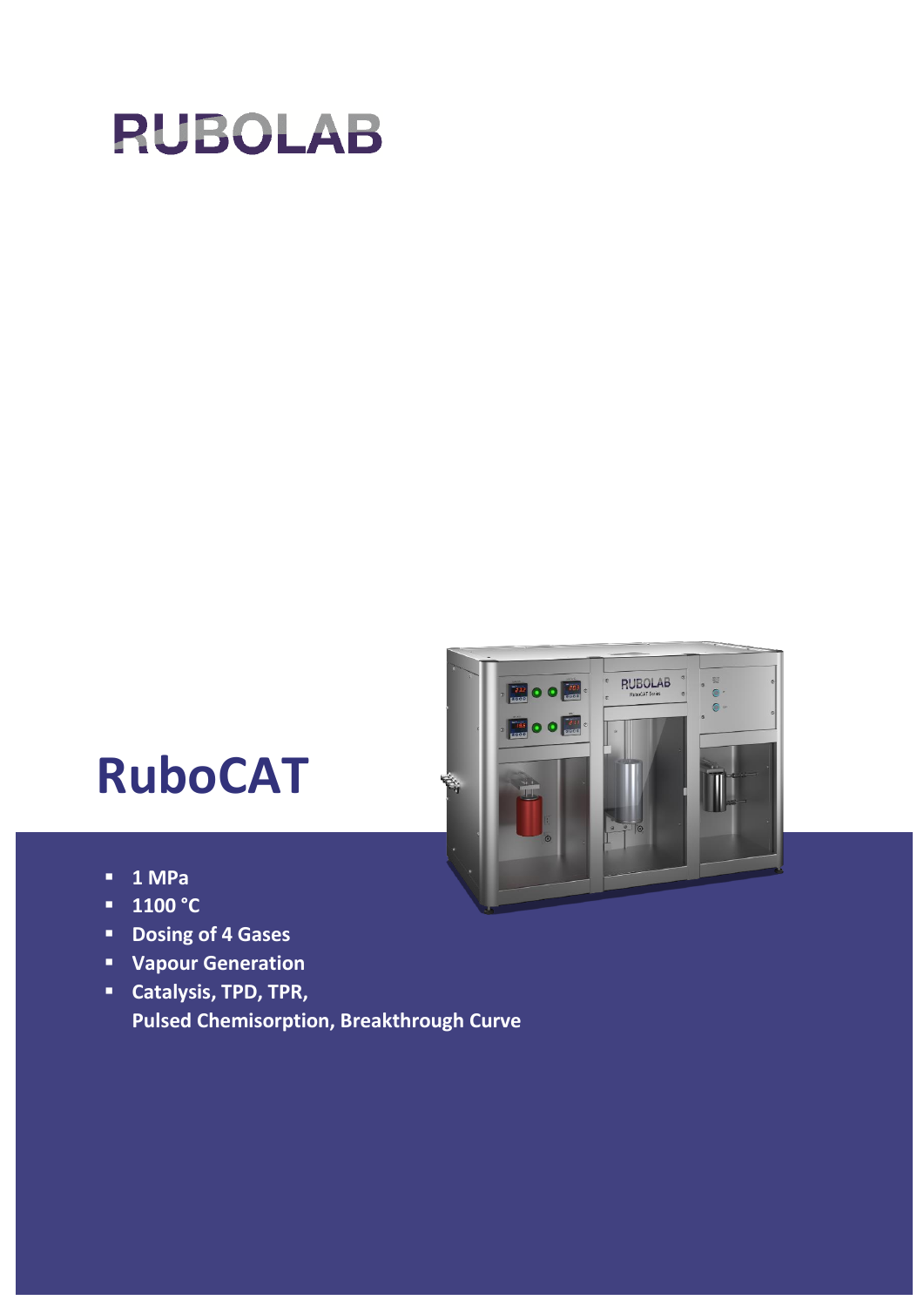# Background

Catalytic reactions are the basis of many chemical and petrochemical processes. They are used, for example, in ammonia synthesis or in oil refineries to produce petrol. In heterogeneous catalysis, the catalyst and the substances required for the reaction are present in different phases: Reactants are usually liquid or gaseous, while a solid substance is often used as catalyst. Different measuring methods are available for the characterization of the corresponding catalysts. Instruments of the **RuboCAT** series enable reliable and flexible characterization with all common methods.

# The Instrument

Instruments of the **RuboCAT** series stand out due to their compact design and functionality, which can be customized according to specific requirements. The main features are including:



#### *High-precision mass flow controllers*

Four thermal mass flow controllers are working within a flow range between 2 and 100  $ml<sub>n</sub>/min$ . Other flow rates are available on request.

## *High-pressure measurements of up to 1 MPa*

The instrument is equipped with a back-pressure regulator, providing the opportunity to generate dynamic gas atmospheres of up to 1 MPa.

## *Humidity control included*

The standard version already contains a saturator which can generate humidified gas flows. By adjusting flow rate and temperature, different levels of relative humidity can be achieved.

## *Highly accurate vapour dosing (option)*

In addition, the instrument can be equipped with a highly accurate vapour dosing system using a HPLC pump in combination with an evaporator cell. Any condensable fluids are removed before the pressure regulator by means of an integrated cooling trap.

#### *Wide temperature range*

The reactor is temperature controlled within a range between 25 and 1100°C using heating rates of up to 25°C/min.

## *Pre-heated reactor inlet*

Especially in high-pressure regions, the gas flow can lead to an inhomogeneous temperature distribution within the reactor. For compensation, the gas flow is preheated electrically before reaching the reactor*.*

#### *Integrated TCD sensor*

The standard version is already equipped with a thermal conductivity sensor being used for analysis of the dry gas composition.

## *Integration of mass spectrometer (option)*

Additionally, the instrument can be paired with a mass spectrometer, ensuring even higher precision for analysis of the fluid composition. This optional mass spectrometer also makes the analysis of vapour fractions possible.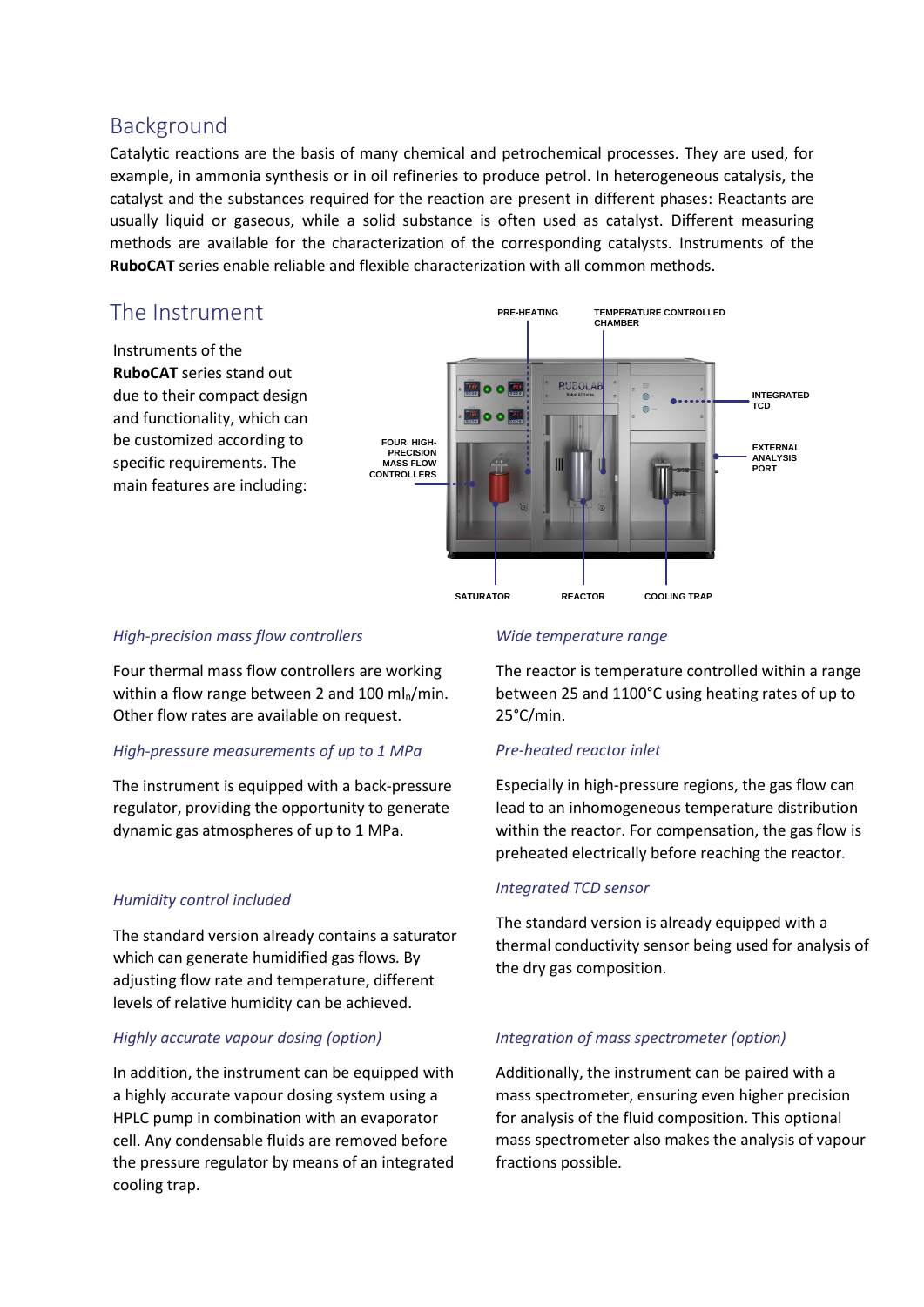# Flow Sheet



# Executable Measurements, Applications

*Temperature-programmed reduction (TPR)*



TPR is used to investigate the reducibility or thermal behavior of catalysts as a function of temperature. Usually  $H<sub>2</sub>$  is used as reductant. The figure shows the TPR data measured for a nickel oxide sample (NiO), according to:

$$
NiO + H_2 \rightarrow Ni + H_2O
$$

*Temperature-programmed desorption (TPD)*







The binding energy of the adsorbate phase can be determined by means of a TPD measurement. A material previously loaded with adsorbate is heated under defined conditions, which leads to desorption of the previously adsorbed molecules. The desorption is detected by downstream analytics (TCD or MS).

The measurement of breakthrough curves is a commonly used method for the evaluation of adsorption capacity and corresponding kinetics: A gas mixture (e.g.  $CO<sub>2</sub>-N<sub>2</sub>$ ) flows through an adsorber filled with the sorbent. First, the preferred adsorbing component will be adhered by the material. After saturation, the component breaks through